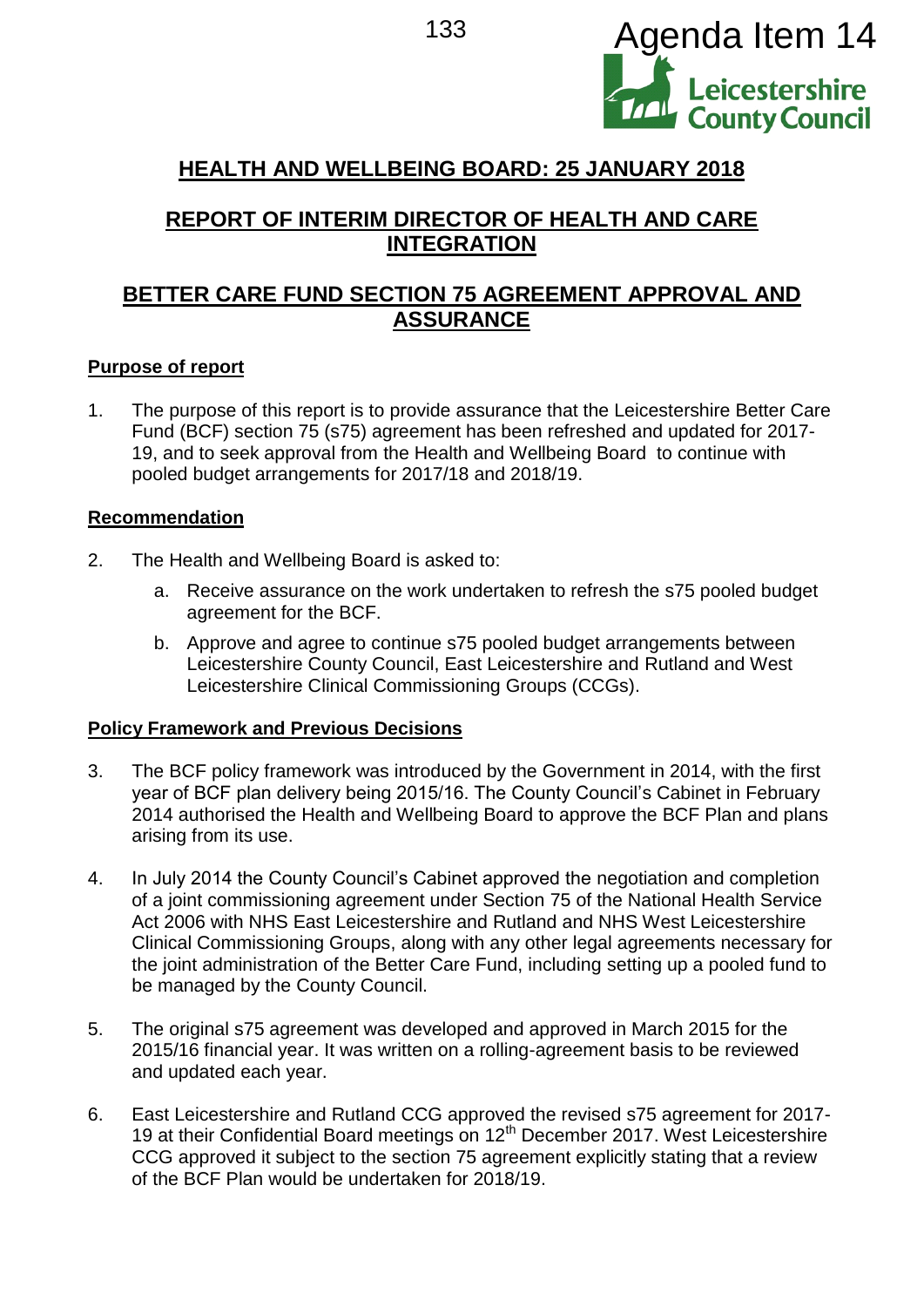## **Background**

- 7. The Department of Health has made it a condition that the operation of the BCF is subject to a s75 pooled budget arrangement where joint governance arrangements between the County Council and the two Leicestershire CCGs will apply.
- 8. The s75 agreement facilitates the commissioning and provision of services in the BCF Plan and sets out:
	- a. The financial contributions and the operation and management of the pooled budget.
	- b. The eligible service users included in the agreement.
	- c. The County Council and CCGs' respective roles and responsibilities to be exercised in the joint-working arrangements.
	- d. The scope of the services that are provided in partnership, including the County Council's functions and the CCGs' functions.
	- e. Review and governance arrangements.
- 9. Formal confirmation was received on 20 December 2017 from NHS England that the Leicestershire BCF Plan for 2017-19 has been approved, which has confirmed that the BCF funding can now be released and transferred into pooled funds under the s75 agreement. (Letter attached at Appendix A).

## **2017-19 BCF Section 75 Agreement**

- 10. The BCF s75 agreement and subsequent deed of variation, appended to the agreement in June 2016, has been reviewed to ensure that it still meets the national BCF conditions and governance requirements of all parties.
- 11. Following advice from Mills and Reeve (CCG solicitors) it was agreed to develop a new s75 agreement for 2017-19, which would incorporate the original agreement and the deed of variation, along with changes required for 2017-19. A copy of the BCF s75 agreement is attached as Appendix B.
- 12. The s75 agreement covers 2017/18 and 2018/19 to align with the current BCF Plan and supersedes the 2015 agreement.
- 13. CCG solicitors have led the work to write the new s75 agreement, with support from Leicestershire County Council's legal services.
- 14. The updated agreement continues to focus on financial risk and risk sharing, with a default position that the BCF will continue to operate within its own resources and not place additional financial pressures on either Leicestershire County Council or the two CCGs.
- 15. The key changes to the 2015/16 s75 agreement and deed of variation are detailed below:
	- a. The BCF expenditure covering 2017/18 and 2018/19 is provided in schedule 1 part 3.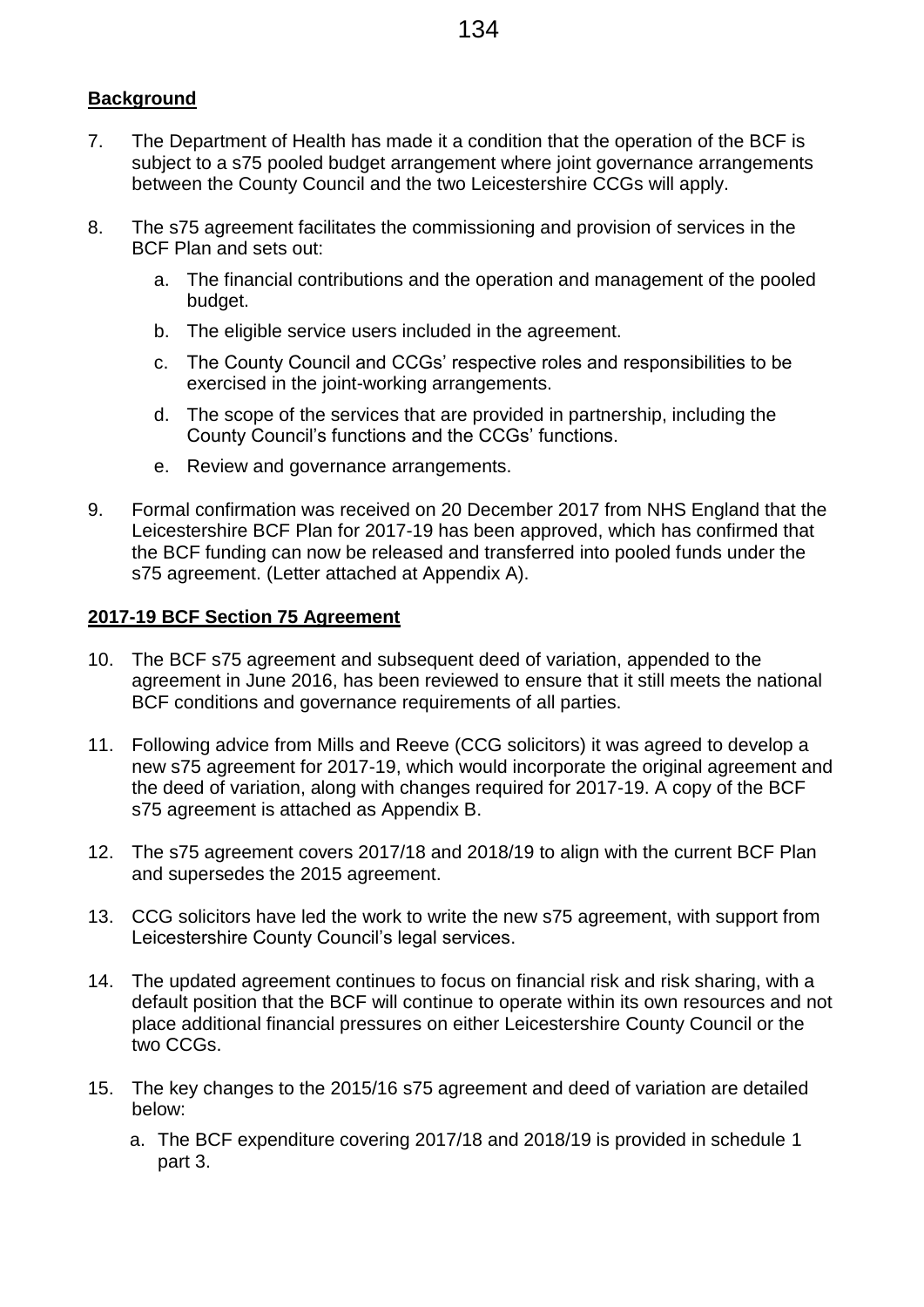b. In July 2017, CCG Boards agreed that an additional schedule for the Gynaecological (Menorrhagia) service would be included in an overarching s75 agreement. However, as this remains work in progress it was felt appropriate to append the Gynaecological (Menorrhagia) service schedule to the BCF s75 agreement. The schedule is provided in schedule 1 part 3b.

## **Resource Implications**

16. The BCF expenditure plan for Leicestershire totals £52million in 2017/18 and £56million in 2018/19. The table below provides a summary of the Leicestershire BCF allocations, setting out the source of funds for the two year period:

| Better Care Fund Funding 2017/18 and 2018/19              |                 |                 |
|-----------------------------------------------------------|-----------------|-----------------|
| <b>Funding Source</b>                                     | 2017/18<br>£000 | 2018/19<br>£000 |
| <b>CCG Minimum Contributions</b>                          |                 |                 |
| East Leicestershire & Rutland CCG*                        | 15,838          | 16,139          |
| West Leicestershire CCG*                                  | 20,843          | 21,239          |
|                                                           | 36,682          | 37,378          |
| <b>DCLG Funding</b>                                       |                 |                 |
| <b>Disabled Facilities Grants</b>                         | 3,350           | 3,632           |
| <b>IBCF (Comprehensive Spending Review - Autumn 2015)</b> | Nil             | 5,582           |
| <b>IBCF (Adult Social Care Grant Spring Budget 2017)</b>  | 9,526           | 6,837           |
|                                                           | 12,876          | 16,051          |
| <b>Additional Contributions</b>                           |                 |                 |
| <b>Additional CCG allocations (ICS Scheme)</b>            | 2,563           | 2,563           |
| <b>Total BCF Funding</b>                                  | £52,120         | £55,993         |
|                                                           |                 |                 |
| * Inclusive of Care Act Funding                           | 1,388           | 1,388           |

- 17. The BCF expenditure plan is being reviewed during Q4 2017/18 for 2018/19 to ensure that it meets planned commissioning intentions.
- 18. The BCF budget is hosted by Leicestershire County Council.

## **Background papers**

2017-19 Integration and Better Care Fund Policy Framework [https://www.gov.uk/government/uploads/system/uploads/attachment\\_data/file/607754/Inte](https://www.gov.uk/government/uploads/system/uploads/attachment_data/file/607754/Integration_and_BCF_policy_framework_2017-19.pdf) [gration\\_and\\_BCF\\_policy\\_framework\\_2017-19.pdf](https://www.gov.uk/government/uploads/system/uploads/attachment_data/file/607754/Integration_and_BCF_policy_framework_2017-19.pdf)

Integration and Better Care Fund Planning Requirements for 2017-19 [https://www.england.nhs.uk/publication/integration-and-better-care-fund-planning](https://www.england.nhs.uk/publication/integration-and-better-care-fund-planning-requirements-for-2017-19/)[requirements-for-2017-19/](https://www.england.nhs.uk/publication/integration-and-better-care-fund-planning-requirements-for-2017-19/)